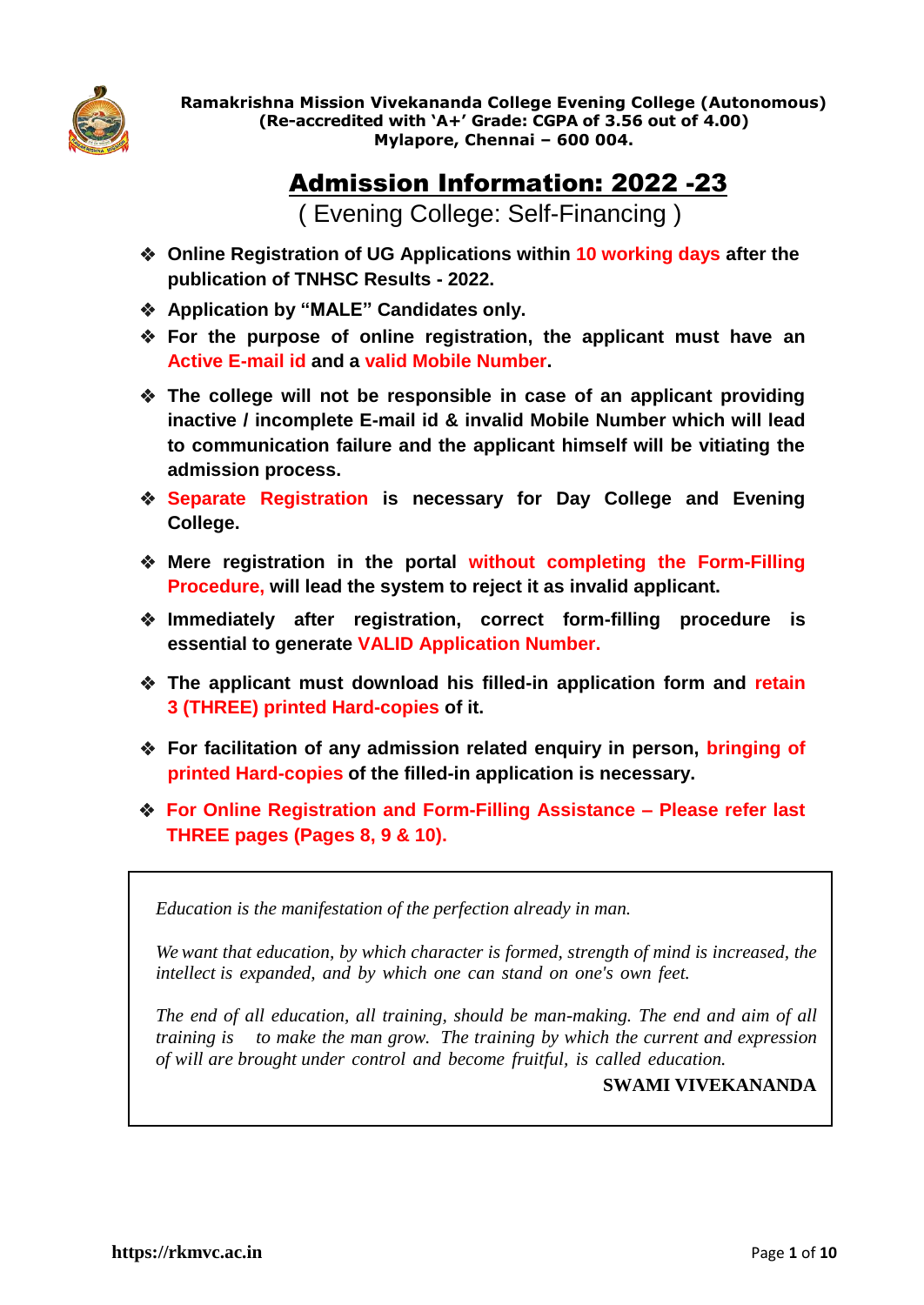

 **Ramakrishna Mission Vivekananda College Evening College (Autonomous) (Re-accredited with 'A+' Grade: CGPA of 3.56 out of 4.00) Mylapore, Chennai – 600 004.**

# **Admission Information: 2022-23**

# **A. COURSES OF STUDY OFFERED:**

- 1. B. Com. (General)
- 2. B. Com. (Accounting & Finance)
- 3. B. Com. (Bank Management)
- 4. B. Com. (Corporate Secretaryship)
- 5. B. Com. (Computer Applications)
- 6. B. Com. (Information Systems Management)
- 7. B.Sc. (Computer Science)
- 8. B. C. A.
- 9. B. B. A.
- 10. M.S.W.
- *a. For B. Com. (General), candidates who have studied Commerce Stream with Mathematics in their qualifying Examinations will be preferred.*
- *b. For B.Sc. (Computer Science) and B. C. A., candidates who have studied Science Stream with Mathematics in their qualifying Examinations will be preferred.*

| B. Com. (General)         |                                                                                                                                                                                                                                                                                                                                                                    |  |
|---------------------------|--------------------------------------------------------------------------------------------------------------------------------------------------------------------------------------------------------------------------------------------------------------------------------------------------------------------------------------------------------------------|--|
| <b>Important Subjects</b> | Accounting (Financial, Corporate, Cost & Management Accounting)<br>❖<br>Direct & Indirect Taxation (including GST)<br>❖<br>Corporate Governance, Ethics & Sustainability<br>❖<br>Business, Corporate & Securities Law<br>❖<br>Security Analysis & Portfolio Management<br>❖<br>❖ Insurance & Risk Management<br>❖ Human Resource, Marketing & Financial Management |  |
| <b>Future Prospects</b>   | Can pursue Professional Courses like CA, CMA & MBA.<br>❖<br>Career prospects in entire gamut of Business and Corporate Sector.<br>❖                                                                                                                                                                                                                                |  |

| <b>B. Com. (Accounting &amp; Finance)</b> |                                                                                                                                                                                                                                                                                                                    |  |
|-------------------------------------------|--------------------------------------------------------------------------------------------------------------------------------------------------------------------------------------------------------------------------------------------------------------------------------------------------------------------|--|
| <b>Important Subjects</b>                 | Accounting & Auditing (Theory & Applications)<br>❖<br>Direct & Indirect Taxes (including GST)<br>❖<br>International Financial Reporting Standards<br>❖<br>Investment Management<br>❖<br>International Financial Management<br>❖<br><b>Computerised Accounting</b><br>❖<br>Research Methodology & Project Work<br>❖ |  |
| <b>Future Prospects</b>                   | Can pursue Professional Courses like CA, CMA & MBA and any<br>❖<br>specialised PG programs in Finance.<br>Career prospects in the field of Finance, Capital Markets and<br>❖<br>Investment Banking.                                                                                                                |  |

| <b>B. Com. (Bank Management)</b> |                                                                                                                                                                                                                                                                              |  |
|----------------------------------|------------------------------------------------------------------------------------------------------------------------------------------------------------------------------------------------------------------------------------------------------------------------------|--|
| <b>Important Subjects</b>        | Accounting & Auditing<br>❖<br>Bank Management (Theory & Practicals)<br>❖<br>Taxation (Including GST)<br>❖<br><b>Investment Management</b><br>❖<br>International Banking<br>❖<br><b>Computerised Accounting</b><br>❖<br>Theory for Research Analysis<br>In-Bank Training<br>❖ |  |
| <b>Future Prospects</b>          | Can pursue professional courses like CA, CMA & MBA.<br>❖<br>Career prospects in the field of Banking, Capital Markets and<br>❖<br>Investment Banking.                                                                                                                        |  |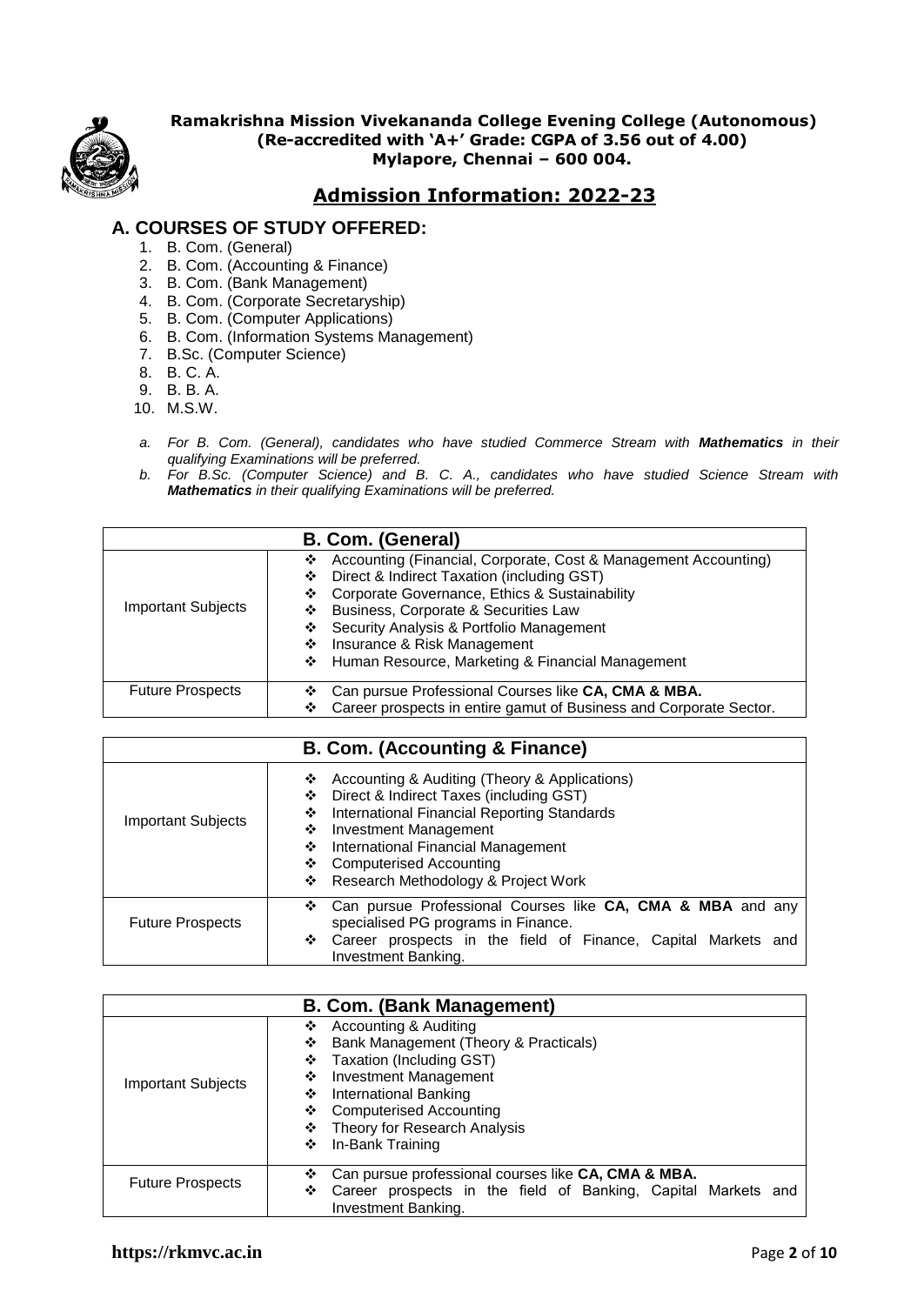| B. Com. (Corporate Secretaryship) |                                                                                                                                                                                                                                                                                                                                                                              |  |
|-----------------------------------|------------------------------------------------------------------------------------------------------------------------------------------------------------------------------------------------------------------------------------------------------------------------------------------------------------------------------------------------------------------------------|--|
| <b>Important Subjects</b>         | Accounting (Financial, Corporate, Cost & Management Accounting)<br>❖<br>General & Commercial Law, Industrial & Labour Law<br>❖<br>Company Law, Securities Law<br>❖<br>Drafting & Pleading Etiquettes<br>❖<br>Direct & Indirect Taxes (including GST)<br>❖<br>Auditing & Assurance<br>❖<br>Corporate Finance & Financial Markets<br>❖<br>Secretarial Practice & Training<br>❖ |  |
| <b>Future Prospects</b>           | Can pursue Professional Courses like CS, CA & CMA.<br>❖<br>Can also pursue Specialised Post-Graduate programs in Law<br>❖<br>(Corporate Laws, Intellectual Property Rights, Mergers, etc.).<br>Career Prospects of being a Company Secretary.<br>❖                                                                                                                           |  |

| <b>B. Com. (Computer Applications)</b> |                                                                                                                                                                                                                                                                                                             |  |
|----------------------------------------|-------------------------------------------------------------------------------------------------------------------------------------------------------------------------------------------------------------------------------------------------------------------------------------------------------------|--|
| <b>Important Subjects</b>              | Accounting (Financial, Corporate, Cost & Management Accounting)<br>❖<br>Modern Banking, Capital Markets & Financial Services<br>❖<br>Human Resource & Marketing Management<br>❖<br>Programming in C, C++, Java, Visual Basic & Web Designing<br>❖<br><b>Computerised Accounting</b><br>❖<br>E-Commerce<br>❖ |  |
| <b>Future Prospects</b>                | Course content is a blend of Commerce and Computer Applications.<br>❖<br>Can pursue Post-Graduate/ Professional courses like CA, CMA, CS,<br>❖<br><b>MBA and MCA.</b><br>Career prospects in the field of Computer Applications and Business<br>❖<br>Analytics.                                             |  |

| <b>B. Com. (Information Systems Management)</b> |                                                                                                                                                                                                                                                                                                                                                     |  |
|-------------------------------------------------|-----------------------------------------------------------------------------------------------------------------------------------------------------------------------------------------------------------------------------------------------------------------------------------------------------------------------------------------------------|--|
| <b>Important Subjects</b>                       | Accounting (Financial, Corporate, Cost & Management Accounting)<br>❖<br>Human Resource, Financial & Marketing Management<br>❖<br>Income Tax Law and Practice<br>❖<br>Programming Languages: C, C++ & Java<br>❖<br>Web Designing<br>❖<br>❖<br>Information Systems Management (MIS, Data Communication &<br>Networking, RDBMS & Information Security) |  |
| <b>Future Prospects</b>                         | Course content is a blend of Commerce, Management and Information<br>❖<br>Systems.<br>Can pursue Post-Graduate/ Professional courses like CA, CMA, CS,<br>❖<br>MBA and MCA or any other specialized course in Information<br>Management.<br>Career prospects in the field of Information Management including<br>❖<br>Data Analytics.               |  |

| <b>B. Sc. (Computer Science)</b> |                                                                                                                                                                                                                                                                                         |  |
|----------------------------------|-----------------------------------------------------------------------------------------------------------------------------------------------------------------------------------------------------------------------------------------------------------------------------------------|--|
| <b>Important Subjects</b>        | Advanced Java<br>❖<br><b>Python Programming</b><br>❖<br>Mobile Applications Development using Android<br>❖<br>Mobile Computing & Cloud Computing<br>❖<br>Web Technology<br>❖<br>Data Mining, Data Warehousing & Big Data Analytics<br>❖<br>Internet of Things<br>❖<br>Mini-Project<br>❖ |  |
| <b>Future Prospects</b>          | Can pursue Post-Graduate courses like M.Sc. in Computer Science<br>and M. Sc. in Information Technology.<br>Career prospects in the field of Information Technology, Software<br>Project Management, Cyber Security and Artificial Intelligence.                                        |  |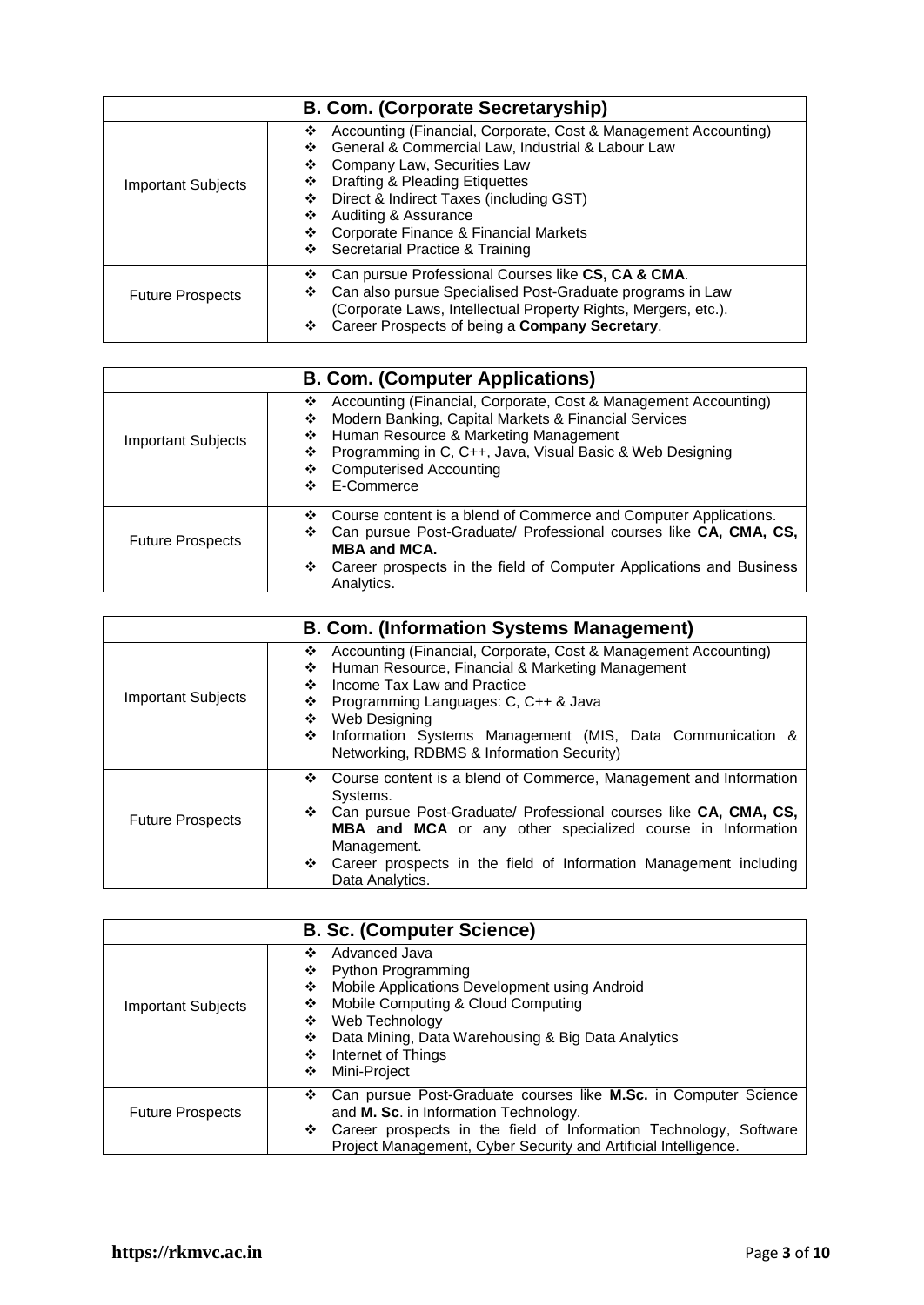| <b>B. C. A.</b><br>(Bachelor of Computer Applications) |                                                                                                                                                                                                                                                                                                                                                                                                                             |  |
|--------------------------------------------------------|-----------------------------------------------------------------------------------------------------------------------------------------------------------------------------------------------------------------------------------------------------------------------------------------------------------------------------------------------------------------------------------------------------------------------------|--|
| <b>Important Subjects</b>                              | Advanced Java<br>❖<br>Python & PHP Programming<br>❖<br>Mobile Applications Development using Android<br>❖<br>Mobile Computing & Cloud Computing<br>❖<br>Web Technology<br>❖<br>Data Mining, Data Warehousing & Big Data Analytics<br>❖<br>Internet of Things<br>❖<br>Distributed Database Management System<br>❖                                                                                                            |  |
| <b>Future Prospects</b>                                | Can pursue Post-Graduate Courses like M.C.A., M.Sc. in Information<br>❖<br>Technology, M.B.A., etc.<br>Career prospects in the field of Information Technology, Management,<br>❖<br>Cyber Security and Data Science.                                                                                                                                                                                                        |  |
|                                                        | B. B. A.<br>(Bachelor of Business Administration)                                                                                                                                                                                                                                                                                                                                                                           |  |
| <b>Important Subjects</b>                              | Marketing (Advertising, Brand & Retail Management)<br>❖<br>Production, Materials, Logistics & Supply Chain Management<br>❖<br><b>Strategic Management</b><br>❖<br><b>Business Research Methods</b><br>❖<br>Entrepreneurship & Project Management<br>❖<br>Capital Markets & Investment Management<br>❖<br>Human Resource Management & Organisational Behaviour<br>❖<br>Accounting for Management & Financial Management<br>❖ |  |
| <b>Future Prospects</b>                                | Can pursue M.B.A. in Marketing, H.R., Finance, International Business,<br>❖<br>Retail Management.<br>Career opportunities in the entire gamut of business including the<br>❖<br>recent developing domains such as Digital Marketing, Supply Chain<br>Management, Event Management, etc.<br>Career opportunity of being an entrepreneur.<br>❖                                                                                |  |

| M.S.W.<br>(Master of Social Work) |                                                                        |  |
|-----------------------------------|------------------------------------------------------------------------|--|
|                                   | Psychology and Sociology in Social Work perspective<br>❖               |  |
|                                   | Working with Individuals, Groups & Community<br>❖                      |  |
|                                   | Research & Computer Applications in Social Work<br>❖                   |  |
|                                   | <b>Total Quality Management</b><br>❖                                   |  |
| <b>Important Subjects</b>         | Counselling<br>❖                                                       |  |
|                                   | Social Work intervention for Environmental Protection<br>❖             |  |
|                                   | Community Development (Rural, Tribal, and Urban)<br>❖                  |  |
|                                   | Human Resource (Industrial Relations, Labour Laws & Welfare, HRD<br>❖  |  |
|                                   | and Organisational Behaviour)                                          |  |
|                                   | For Specialisation in Community Development: Project Coordinator,<br>❖ |  |
|                                   | Officer, Manager, Director etc. in NGOs and Government Sector,         |  |
| <b>Future Prospects</b>           | Counsellor in various settings.                                        |  |
|                                   | For Specialisation in Human Resource Management: HR Executive,<br>❖    |  |
|                                   | Manager, Director, Public Relations Officer, Project Manager, etc. in  |  |
|                                   | Private as well as Public Sectors.                                     |  |
|                                   | Corporate Social Responsibility Officer.<br>豪心                         |  |

**B.** Candidates desiring admission to the college should apply through online portal available in the College website on payment of a fee of Rs. 200/- for UG courses. SC/ST candidates are exempted from this fee by uploading a copy of their latest Community Certificate issued by the Govt. of Tamil Nadu.

## **C. QUALIFYING EXAMINATION:**

- **1.** Those who have passed the Higher Secondary Certificate examination of Tamil Nadu State Board or an equivalent examination in the current year may apply for admission in the first year of the Three-year Under-Graduate Degree Courses.
- **2.** Those who have passed any Degree examination in any subject in the current year may apply for admission to the Master of Social Work (M.S.W.) Course.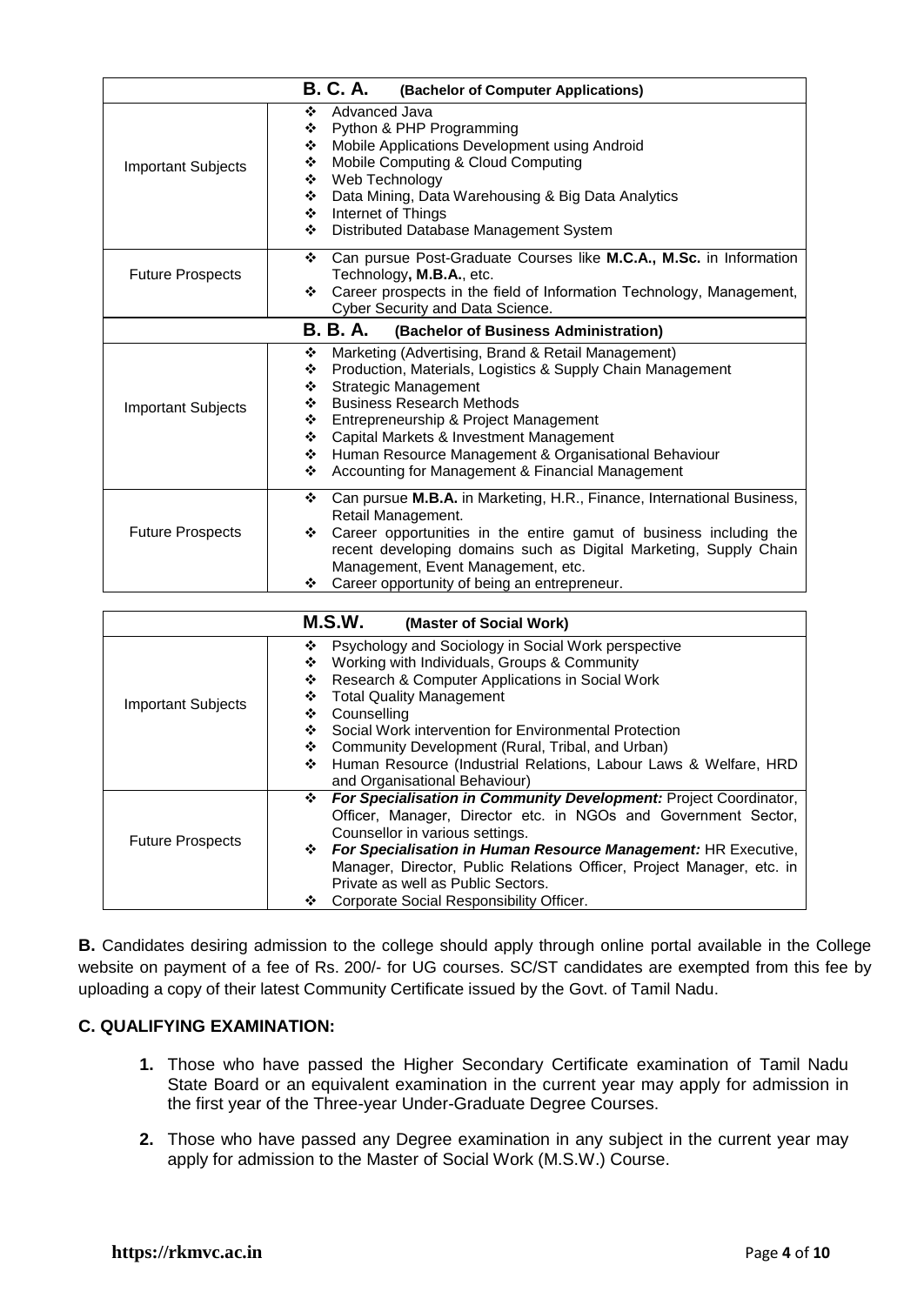## **D. COURSE CURRICULUM FRAMEWORK:**

- **1.** All the students joining the U.G. and P.G. Degree courses will study under the semester pattern.
- **2.** The duration of the U.G. Degree course is 3 years (6 semesters) and that of the P.G. Degree course is 2 years (4 semesters).
- **3.** Choice Based Credit System (CBCS) is followed for all U.G. and P.G. courses as directed by the University of Madras / Government of Tamil Nadu.
- **4.** The Under-Graduate Degree program consists of:
	- a. Foundation Course in Language (Tamil or Sanskrit or Hindi)
	- b. Foundation Course in English
	- c. Core Subjects (Major, Allied and Electives)
	- d. Non-Major Elective
	- e. Skill Based Electives
	- f. Environmental Studies
	- g. Value Based Education
	- h. Extension Activities
- **5.** In the Under-Graduate Degree course:
	- a. Students should study Foundation Course in Tamil or Sanskrit or Hindi under Part-I.
	- b. Students should study Basic Tamil or Advanced Tamil or Non-Major Elective (NME) in their I & II Semesters of study.
	- c. Students will also study Skill Based Electives in the First and Second Year of the course along with Environmental Studies in the IV Semester and Value Based Education in the V Semester.
	- d. Students will have to enroll under any one of the Compulsory Extension programmes like N.S.S, N.C.C., Sports, Rotaract, and Youth Red Cross Society.
- **6.** The Master of Social Work Degree course consists of Core subjects, Electives, and Field Work. Students have to opt for an Inter-Disciplinary Elective in their II Semester of study.

| <b>S. No.</b> | <b>Course Name</b>                       | Annual Course Fees (In ₹) |
|---------------|------------------------------------------|---------------------------|
|               | B. Com. (General)                        | 45,000                    |
| 2             | B. Com. (Accounting & Finance)           | 45,000                    |
| 3             | B. Com. (Bank Management)                | 45,000                    |
| 4             | B. Com. (Corporate Secretaryship)        | 45,000                    |
| 5             | <b>B.</b> B. A.                          | 45,000                    |
| 6             | B. Com. (Computer Applications)          | 47,000                    |
| 7             | B. Com. (Information Systems Management) | 47,000                    |
| 8             | B.Sc. (Computer Science)                 | 47,000                    |
| 9             | <b>B. C. A.</b>                          | 47,000                    |
| 10            | M.S.W.                                   | 46,000                    |

## **E. COURSE FEES (for One Year):**

#### **Note:**

At the time of admission, an additional amount of Rs. 985/- (for TNHS students) and Rs. 1035/- (for other Board students) should be remitted towards Admission Fee and other fees payable to the University of Madras, DPI, etc. The Annual fees has to be remitted through the designated Payment Gateway. Payment Gateway levies transaction charges / convenience fee for all the remittances made through the gateway.

Examination related fees payable to the University of Madras to be paid when notified and are subject to revision as per University notifications.

### **https://rkmvc.ac.in** Page **5** of **10**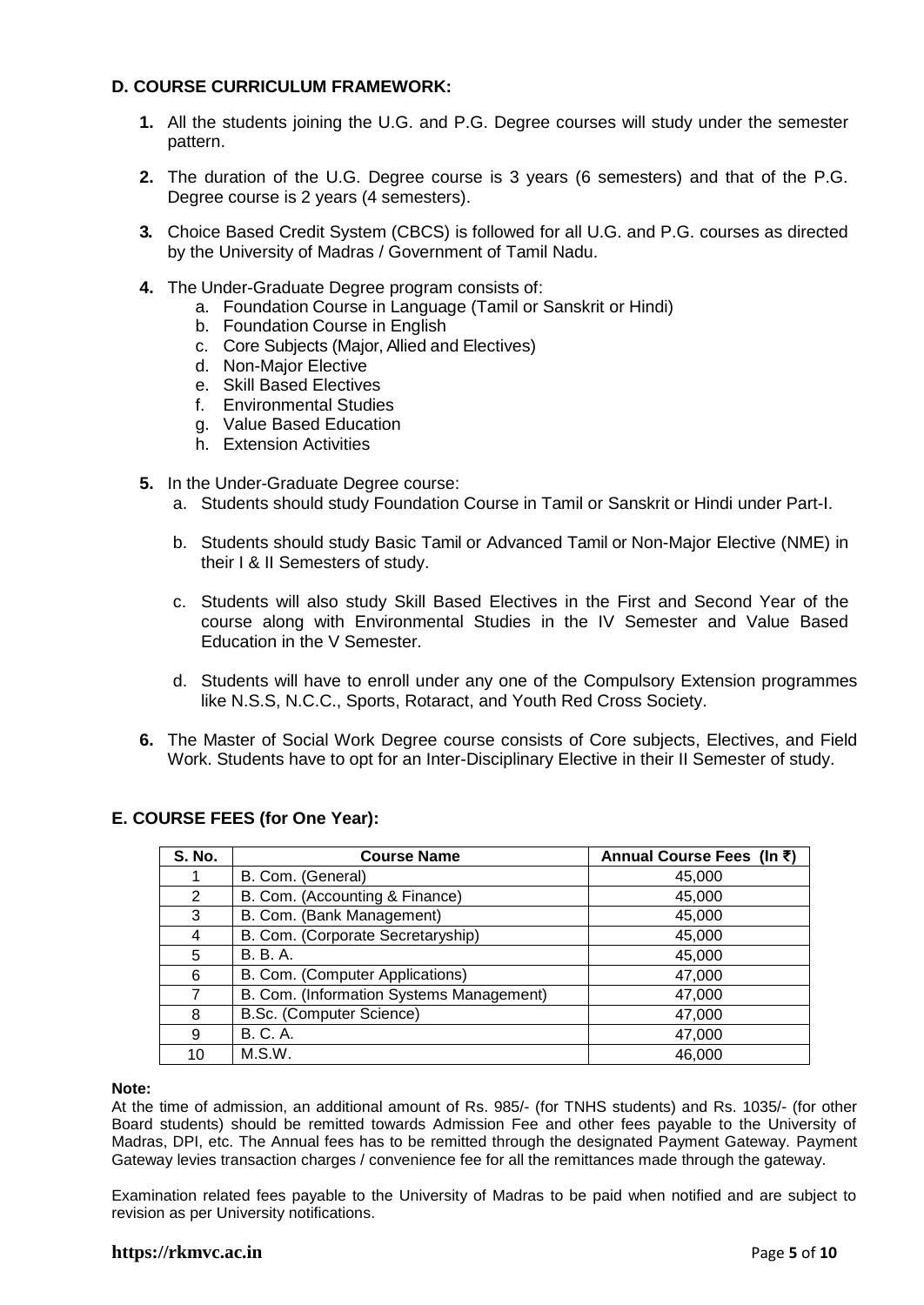# **F. INSTRUCTIONS FOR APPLICANTS:**

- **1. Only those students desirous of completing the full course of studies in this institution are advised to seek admission here as it is a self- supportive course.**
- **2.** Students seeking admission to this college should conform to the rules and spiritual ambience of the Institution.
- **3.** The applicant should be accompanied by his parent/legal guardian for the entire admission procedure. The outstation applicants are required to bring their local guardian also.
- **4.** Once admitted, any request for change of course, will not be entertained.
- **5.** The applicant and the parent/guardian are required to provide true and correct information while filling in the application form. Applications with incomplete, incorrect and invalid data will be summarily rejected.
- **6.** The applicant must upload and produce the following:
	- a. Class 12 Statement of Marks (Internet Result or Provisional Marks Statement),
	- b. Latest Community Certificate of the applicant issued by the Govt. of Tamil Nadu.
	- c. Latest Passport size photo of the applicant (In Formal Dress and well groomed)

## **7. Choosing Language under Part - I:**

- a. The applicant has to choose any one language (Tamil/Sanskrit/Hindi).
- b. The applicant is advised to choose a language under Part-I Foundation Course in which he has prior exposure at the school level.
- c. No request for change of language will be entertained after admission.
- **8.** Candidates who do not appear for the interview on the date specified or who do not pay their fees within the time specified will forfeit their seats. No request for time extension will be entertained.
- **9.** Admission is subject to verification of marks certificate by the Directorate of Government Examinations, Tamil Nadu. The applicants should submit the following certificates in original, if provisionally selected. They should also produce **THREE** attested copies of the following certificates:
	- a. Transfer Certificate
	- b. Conduct Certificate from the Head of the institution where he studied last
	- c. Grade/Marks Statement
	- d. The latest Community Certificate from the Govt. of Tamil Nadu, if the candidate belongs to BC/ BC (M)/ MBC/ DNC/ SC/SC(A)/ST
	- e. Certificate for the differently-abled from the competent authority
	- f. Certificate of proof for the wards of Ex-Servicemen
	- g. Certificate of proof for extra-curricular activities in Sports (District, State and National level) / NCC/NSS
	- h. Migration Certificate (CBSE & ISC Board students)
	- i. Eligibility Certificate issued by the University of Madras (Other State Board students)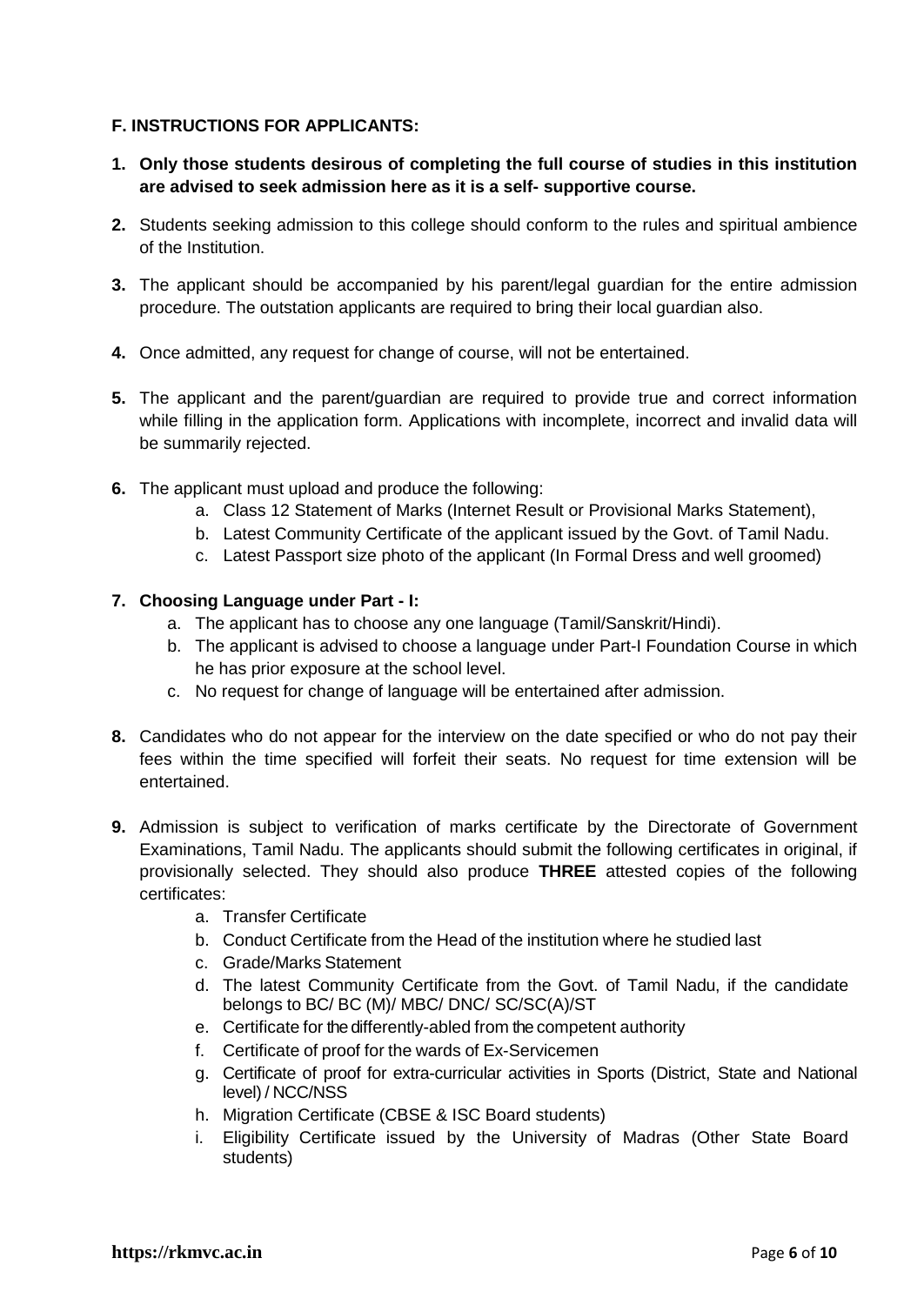**10.** All the admissions are only provisional until the applicants comply with the necessary requirements as stipulated by the University of Madras.

### **11. Declaration:**

The applicant and the parent/guardian are required to go through the contents stated in the application form and agree to abide by the rules and regulations of the college.

### **12. Dress Code and Discipline:**

The purpose of discipline is to help students to develop their best potentialities and make them learn to respect the higher values of life.

Students must come to the college in decent formal dress. They should adhere to the cultural values and the heritage that the Ramakrishna Mission Vivekananda College Evening College stands for. Wearing jeans, T-shirts, any form of casual attire, putting on fancy arm-bands, keeping fancy hair-styles etc., are discouraged. Students are not allowed to bring any costly items in the campus. College management will not be responsible for any loss or theft of the valuables of any student. The use of Mobile Phone is strictly prohibited inside the campus during the entire duration in which the college functions. Student violating the rule will be dealt with stringent action as per the rules.

## **13. Ragging: A Punishable Offence**

Ragging of any kind is strictly prohibited and punishable. Students indulging in ragging would be expelled from the college immediately and they may face action as per the existing laws.

Students can make a written complaint on any sort of ragging and lodge it in the **'black box'** kept in the Principal's office.

### **14. Kind Attention: Parents/Guardians**

Parents and Guardians should note that they are not absolved of their responsibilities towards their sons/ wards once they are admitted to this College. We expect parents and guardians to keep track of the student's progress in his studies and his general conduct in and outside the college campus. Parents and Guardians are advised to be in constant touch with the College authorities and co-operate with them. They are also advised to ensure a regular attendance of their sons/wards.

### **15. A Note of Caution:**

The General Public is informed that our College does not accept donations in any form for admissions. Beware of anyone who promises you to get an admission on payment of money. Kindly bring such malpractices to the knowledge of the Secretary immediately.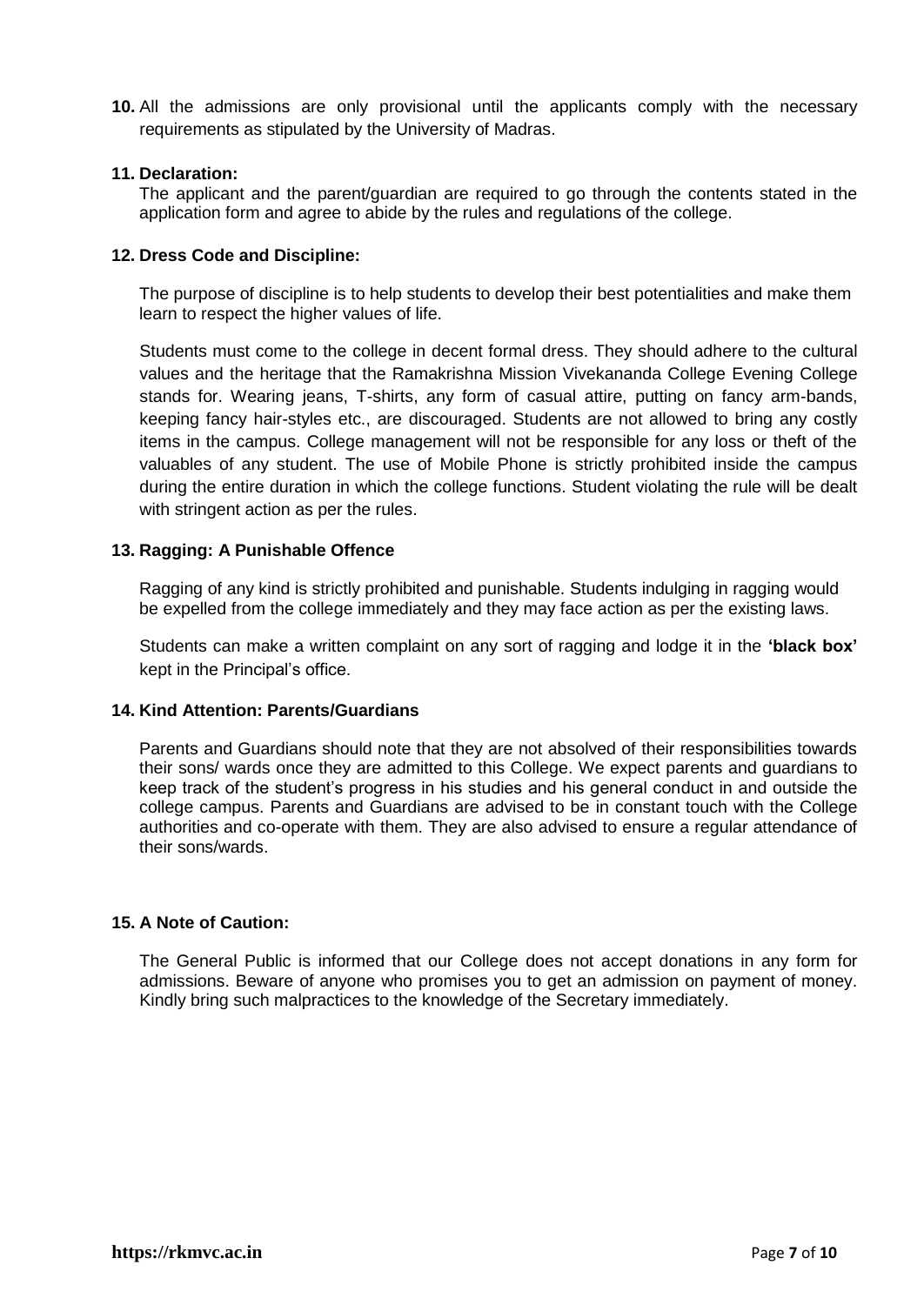# **ONLINE REGISTRATION AND FORM-FILLING ASSISTANCE**

## **1. The applicants are advised to keep the following ready before registration:**

- a. Valid Mobile Numbers (in use) belonging to the applicant/parent(s)
- b. Valid e-mail id (in use) belonging to the applicant
- c. Scanned/Soft Copy/PDF of his Recent Passport Size Photo *(not to exceed 80kb)*
- d. Scanned/Soft Copy/PDF of his Class 12 Marks statement *(not to exceed 200kb)*
- e. Scanned/Soft Copy/PDF of his Latest Community Certificate, if applicable *(not to exceed 200kb)*
- f. Scanned/Soft copy/PDF of his Disability Certificate, if applicable *(not to exceed 200kb)*
- g. Applicant's Aadhaar Card Number
- h. Mode of payment: Debit/Credit Card, UPI details, etc.

## **2. New User Registration:**

- a. Log into <https://rkmvc.ac.in/>
- b. Read the *Admission Information thoroughly* before proceeding for registration.
- c. You have to **register separately** for *Day College (Aided Courses)* and *Evening College (Self-Financing Courses)*.

## **3. Registration Particulars:**

- a. Applicant's Name (as in Class 12 Marks Statement) must be filled in **CAPITAL** letters
- b. Applicant's Date of Birth
- c. Mobile Number of the Applicant (to which admission related information will be sent)
- d. Mobile Number of the Parent
- e. E-mail id (to which admission related information will be sent)
- f. Confirm by clicking the checkbox that you have read the Admission Information and agree to abide by it before proceeding further.

## **4. Registration:**

- **a.** CAUTION: Before clicking the **REGISTER** button, once again re-check the above data (spelling, numerals, etc.) you have filled-in.
- b. On registering, a One-Time Password (**OTP**) will be sent to the Applicant's Mobile Number to validate the details.
- c. Enter the OTP to **VALIDATE**.
- d. After validation, you will get a pop-up message on the screen, confirming your registration with a **User ID & Password.** (You will also receive an SMS and e-mail for the same).

### **https://rkmvc.ac.in** Page **8** of **10**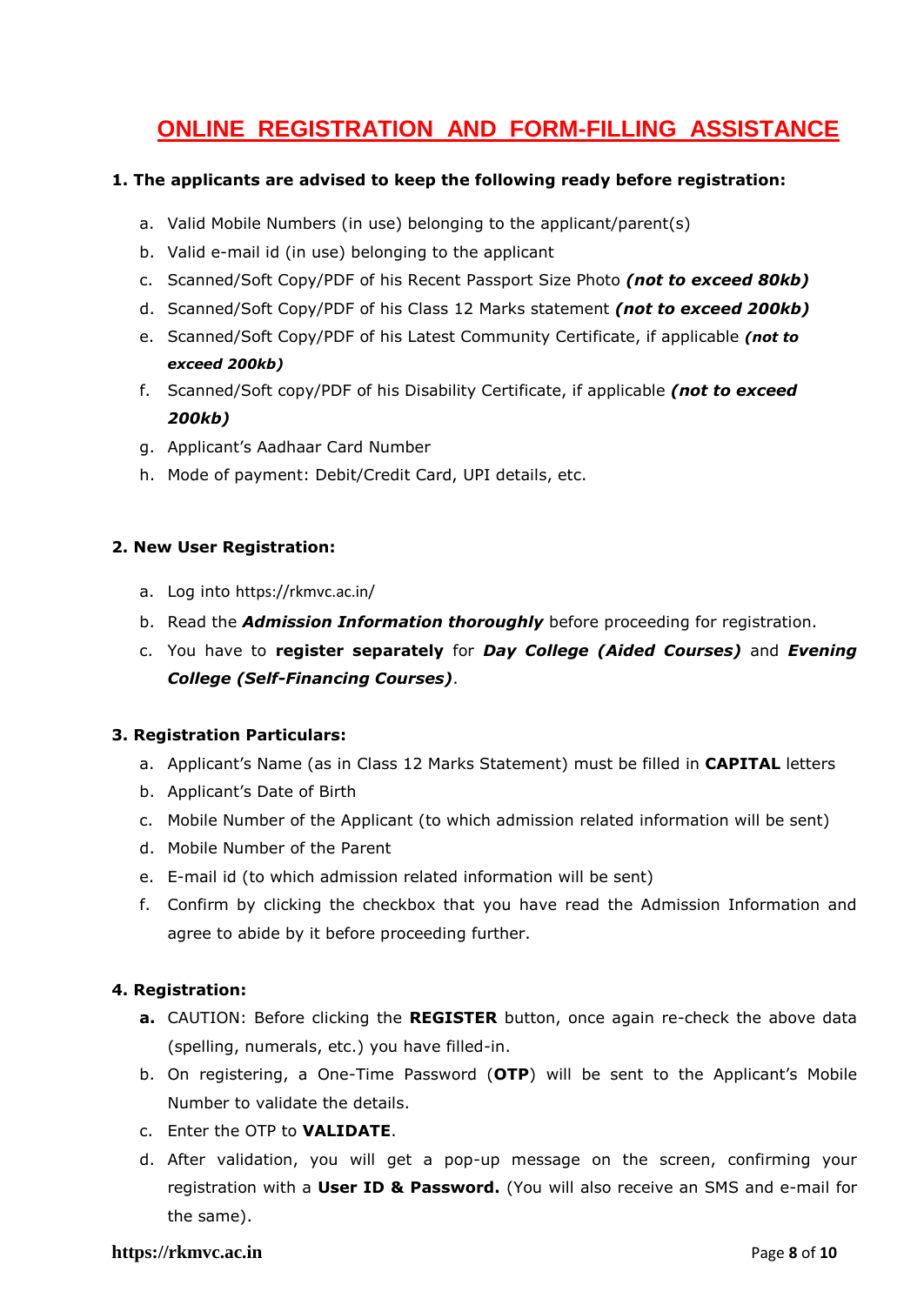e. You will be allowed to login only with the User ID and Password henceforth.

# **5. Login for Registered Users:**

- a. After registration, you have to login to fill-in the applicant's details.
- b. Proceed to the window **" ALREADY REGISTERED APPLICANT? ".**
- c. Enter **Applicant's User ID** and **Password**.

### **6. General Details:**

- a. Fill in your personal details, details about the parents and the address.
- b. Detail about the **Local Guardian** will be applicable only for applicants outside Chennai.
- c. Permanent Address is where you originally reside.
- d. Local Address is where you will reside during the period of your college-study.
- e. Upload your latest passport size photo (well-groomed, formals). Don't upload selfies.
- f. **SAVE** the details to proceed to the next page **Specific Details.**

## **7. Specific Details:**

- a. Certificate from competent authorities have to be uploaded in the case of being Differently Abled, Son of Ex-Serviceman and National/International Achievements in Sports/Games.
- b. **SAVE** the details to proceed to the next page **Educational Qualification Details.**

### **8. Educational Qualification Details:**

- a. Ensure every column is filled with correct and valid data diligently.
- b. "Language to be chosen in Part 1" refers to the language (Tamil/Sanskrit/Hindi) that you would opt to study during the course of your study in college.
- c. In the Marks Details segment, fill in the subjects that you studied and the respective marks secured in Class 12 as declared by your Board of study (TNHSC, CBSE, ISC, etc.)
- d. **SAVE** the details to proceed to the next page **Applicant Document attachments.**

### **9. Applicant Document Attachments:**

- a. Attach the scanned/pdf copy of the documents required to be part of the application based on the details furnished by you.
- b. Click **NEXT** to choose the courses that you intend to apply.

### **10. Choosing the Courses to apply:**

- a. You may click the check box of the course(s) that you intend to apply.
- b. If you intend to apply for more than one course from the list of eligible courses, you can click the check-box of the courses that you wish to apply.
- c. Read carefully the 'Declaration by the Applicant' before clicking **I AGREE & APPLY.**